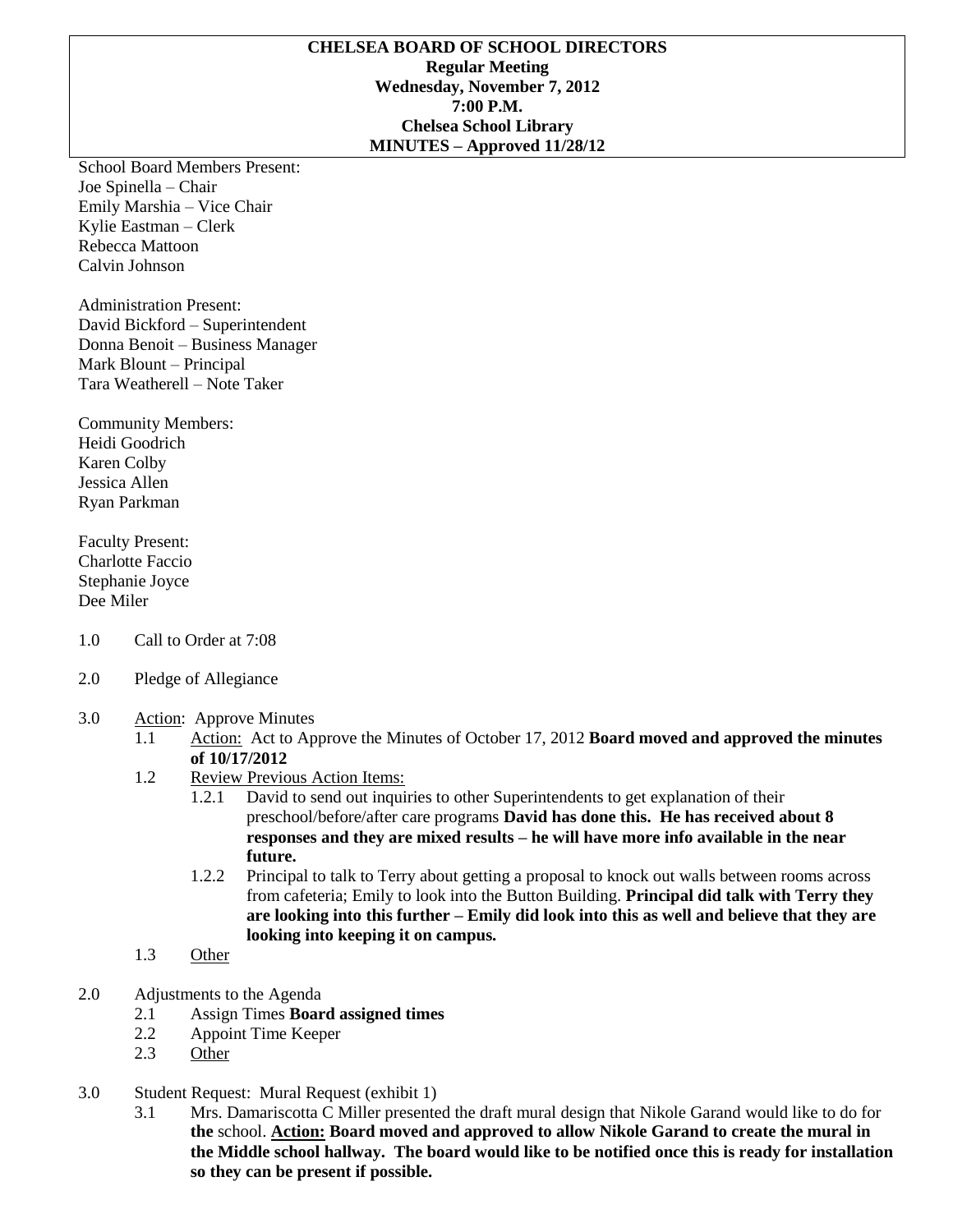- 4.0 Business Office
	- 4.1 Report: **Draft** #1 FY 14 Expenditure Budget (exhibit 2)
	- 4.2 First **Draft** is up 6.38% of \$195,590
		- 4.2.1 Increase in budget include the following:
			- 4.2.1.1 iPads
			- 4.2.1.2 Athletics Soccer Nets
			- 4.2.1.3 Maintenance Removal of fuel tank (required by law)
			- 4.2.1.4 New Position Drama Stipend
			- 4.2.1.5 E-Books HS English
			- 4.2.1.6 Replacement Texts HS Algebra I
			- 4.2.1.7 Norm-Reference Assessment (Gr. 2-10)
			- 4.2.1.8 Music Repair of Instrument Inventory
			- 4.2.1.9 Health Office Increase costs of supplies
			- 4.2.1.10 Health Insurance
			- 4.2.1.11Increase in enrollment; CPS OWSU assessment has increased
	- 4.3 Questions:
		- 4.3.1 Where will the E-Books be listed on the budget? Within the discipline
		- 4.3.2 What were the factors taken into consideration on the faculty/staffing costs? Reviewed current enrollment that is being used to determine number of faculty
			- 4.3.2.1 K=11; 1=1-; 2=11; 3=11; 4=14; 5=11; 6=13; 7=11; 8=11; 9=29; 10=24; 11=17; 12=12 Total 185
		- 4.3.3 Why did we cut a position last year for budgeting and this year we are up almost \$200,000 and increasing staffing this year? Reminded that this is the **first draft** and the directive is to present what is desired on the first draft then it is revised from there where it is necessary.
		- 4.3.4 Elementary is up \$58,235 why? This is where the 1 day a week Pre-School Teacher has been put along with support staff and also the increase cost of health insurance is roughly about \$30,000 – Special Education is now a OWSU paid position but those staff members that have regular duties (bus duty, lunch room duty, etc) has to be billed back to the school.
		- 4.3.5 Is the \$9,000 in the Technology an increase as a result of the iPads that are being phased in? Yes
		- 4.3.6 Is there additional summer help outside of the school staff yes generally it is students
		- 4.3.7 Request is to have a budget that shows keeping the components equal and just reflecting the standard increase and technology (Ipad initiative) and then a second budget to include the \$ amount next to the 9 items listed on Exhibit #2.
		- 4.3.8 Pre-Election State Education Fund Property Tax Rate is estimated to go up \$.06
	- 4.4 Other:
- 5.0 Correspondence
	- 5.1 Copies of all the correspondence that went home to families
	- 5.2 Other
- 6.0 Public Comments
	- 6.1 Parent concern is that son is not being taught the differential education because it is not the actual classroom teacher but rather a Para-educator that is instructing the classroom; but rather it is being sent home as homework. Further concern is that the parent did not learn of this from a communication sent home but rather at a school event from another parent. **Principal responded, the Para educator is a Certified Teacher and the Foundations Program is being taught – the classroom teacher is taking care of all of the lesson development and is working closely with the Para-educator. Principal could not advise on the communication that was or was not delivered as he was not with the CPS until August 15. The understanding is that there was an oversight on this particular aspect but he does believe that the changes that have taken place for the school this year for the academic program does provide what was desired. Superintendent did advise that the lack of communication was an oversight but would hope that with the new communication directives in place this would not happen again. Parent requested that the school now notify the parents of this, just in case they don't know. Board advised that they will be asking for additional feedback and looking into this situation further.**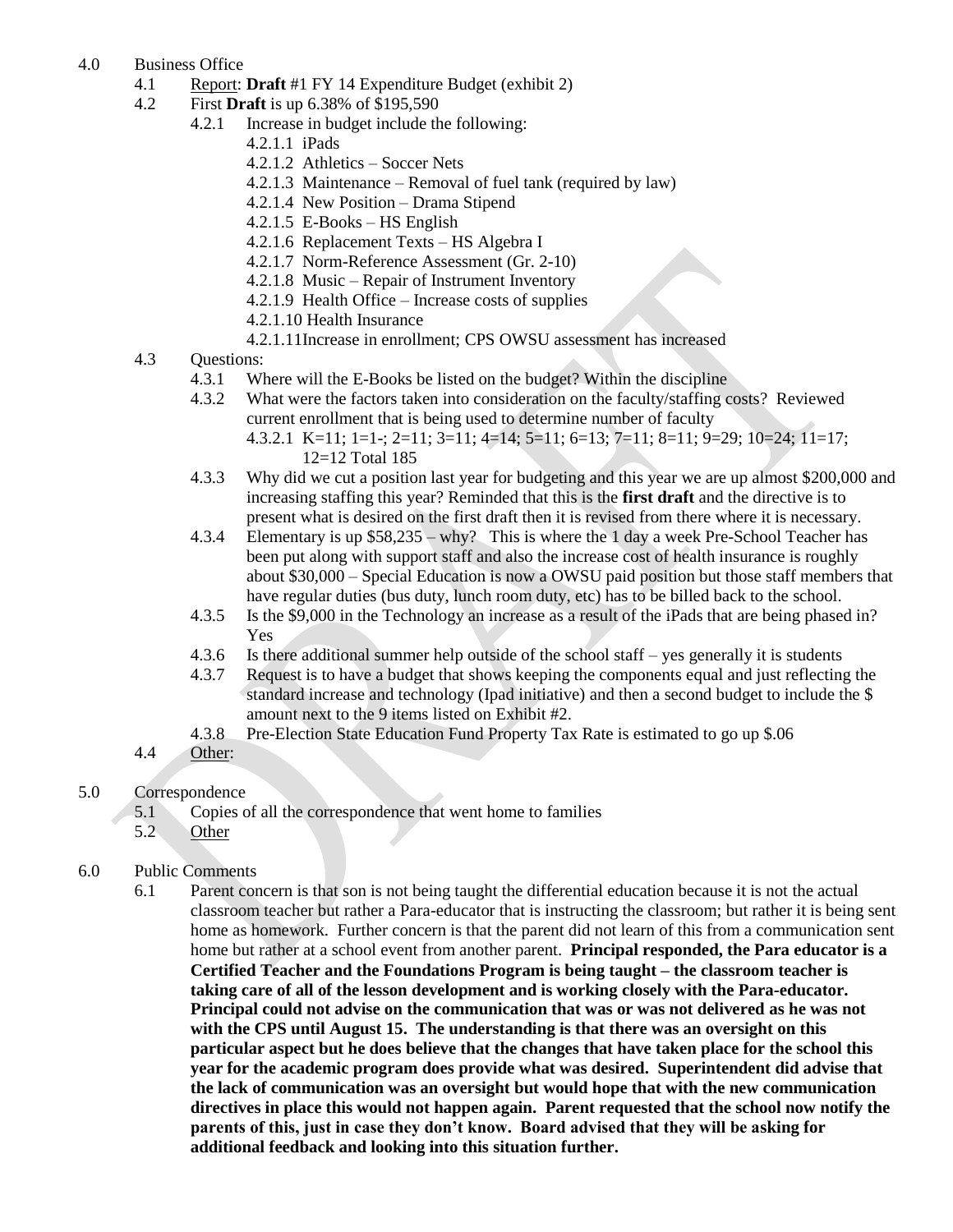- 6.2 Parent raised concern that there be a timeline in place to replace a key teacher on the staff who is going on leave in April. **Principal advised that they will be advertising and hopefully have someone in place after the holidays for the start of 2013 and thus allow time for the new person to work with the staff member so the transition is smooth.**
- 6.3 Other

## 7.0 Old Business

- 7.1 Report: Planning for Public Preschool
- 7.2 Superintendent shared that they are looking at the preliminary stages of the funding, community partners and agencies while observing what his counterparts are doing. There are even some that are partnering with private preschools that meet licensing standards. There are very few that are partnering with community agencies such as Head Start. Superintendent was provided with the Burlington experience and he will provide that to the community to review.
- 7.3 Reviewed with the Community Members present how the Board has gotten to the current position for the preschool based on the responses from the community last year and the current community needs and programs available locally
- 7.4 Will look into partnering with Tunbridge to allow their children to join the program as well
- 7.5 There may be some funding still available for the start up costs and Emily is working on getting a conference call to review the options.
- 7.6 Recommendation from Community Member to do a pre-town meeting at the town hall to get prior thoughts and opinions and potential assistance in getting the budget talked
- 7.7 Other

# 8.0 Principal

- 8.1 Report: Principal's Report (exhibit 3)
	- 8.1.1 Principal has been working with Kelly Doyle to create a substitute teacher handbook and they are almost done with it – once complete he will share with the board
	- 8.1.2 Principal attended the Waits River Recruitment Night have added 20 new students and may be adding 2 more in the next week
	- 8.1.3 K-12 Music Teacher Jennifer Chambers announced that CPS received a \$200 grant from the Vermont Arts Council through its cultural routes program for the New York City Trip toward transportation
	- 8.1.4 Mini Mud Music Talent Show Grade 10 Student Lindsey Greene will be performing at the show at Chandler Center of the Arts – November 3, 2012
	- 8.1.5 Drum Schtick with the Vermont Symphony Orchestra will be at CPS Gym on Wednesday, November 14tth from 9 to 9:45 am
	- 8.1.6 Young Writers Project: Grade 12 Kyle Coburn and Cherish Amanda Greene Grade 11 will be published in *Anthology 4*
- 8.2 Report: I Pad Implementation (exhibit 4)
	- 8.2.1 Principal provided revised timeline for iPad implementation for Board consideration and approval. Pending availability of funds and projections of remaining use of technology funds presently budgeted. It is the hope that iPads could be purchased and implemented into classrooms by January 2013. These iPads would be for the middle & high school students and the library media center available for teachers to use during their instructions.
	- 8.2.2 Board expressed concern with the abilities of the teachers and students to use these iPads and will there be consideration in the implementation process to make sure that the faculty and students know how to use them. Principal advised that most students and faculty have already had the trainings needed to use these and will be able to bring those who do not know how, in order to have an excellent implementation. Board asked can we provide an evening class for community members to learn how to use these iPads so they can become an asset item in their lives as well.
- 8.3 Report: Phones/Communications Proposal (exhibit 5)
	- 8.3.1 Starting in summer 2012, Kelly Doyle and Terry Libby were directed to invest the replacement of the aging phone system and public address system. This was taken out to bid and the recommendation is to move forward with Key Communications although their cost is slightly higher Key Communications provide a better package **Action: Board moved to authorize the principal to contact with Key Communication per the cost in the bid of \$18,286.78 to install the new phone/communication system.**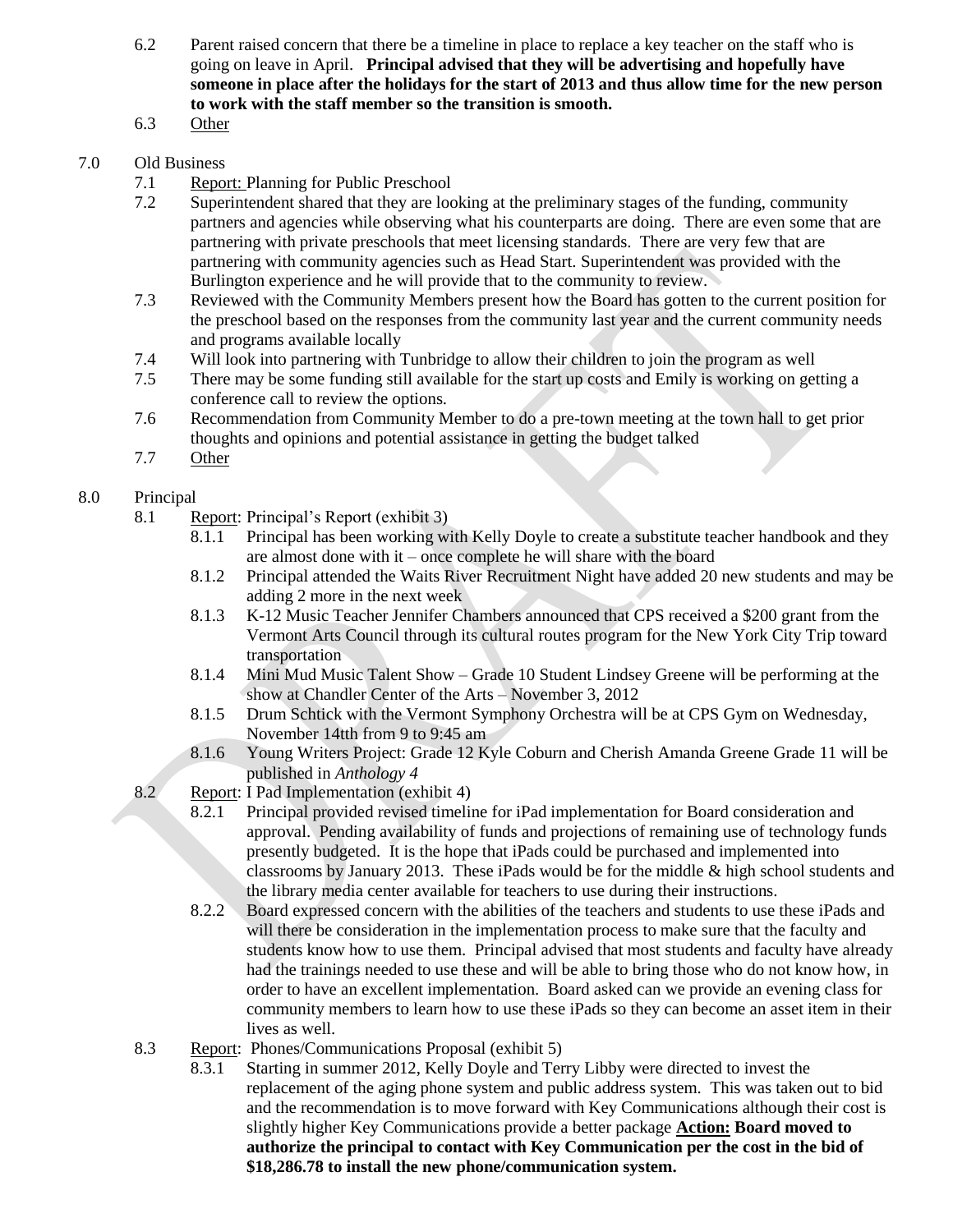- 8.4 Report: Approved Funds Follow Up (exhibit 6)
	- 8.4.1 Musical/Drama production Anticipated for Late Spring
	- 8.4.2 Mountain Bike Club
	- 8.4.3 Library Media Center Office Chairs
- 8.5 Other: Chelsea Public School's Centennial Publication A Report to the Community (Yet to be Titled) discussion surrounded the implementation of this publication for the school and community – some of the pieces that would be put into this are:
	- 8.5.1 Introduction
	- 8.5.2 Mission, Guiding Principles, Recent & Current School Board Goals
	- 8.5.3 Points of Pride
	- 8.5.4 Elementary, Middle & High School Descriptions
	- 8.5.5 Graduation Requirements
	- 8.5.6 Course of Studies
	- 8.5.7 Technology
	- 8.5.8 Enrollment History
	- 8.5.9 Budget Narrative/Commentary
	- 8.5.10 Spending Per Pupil History
	- 8.5.11 Special Education Spending History
	- 8.5.12 Building Spending Per Pupil
	- 8.5.13 Scholastic Aptitude Test/PSAT Results
	- 8.5.14 POA Results
	- 8.5.15 NECAP Assessment Results History & Trends (local, supervisory, union & statewide)
	- 8.5.16 Adequate Yearly Progress
	- 8.5.17 Planning for the future: Projections & Surveys
		- 8.5.17.1Community Roundtable
		- 8.5.17.2What if: Close, Privatize, Unionize, RED, Designation
		- 8.5.17.3Historical Contents: Re-emerging Trends
		- 8.5.17.4A Brief history of Chelsea Schools
		- 8.5.17.5Community Profile
	- 8.5.18 Summary

#### 9.0 Superintendent

- 9.1 Report: Winter Coaching Appointments (exhibit 7) **Action: Board moved and approved the following Winter Coaching Appointments as recommended by Parrish Eiskamp, Athletic Director; Principal Blount, Principal**
	- 9.1.1 Gordon Barnaby Varsity Girls Basketball \$2,750
	- 9.1.2 Mike McCullough Varsity Boys Basketball \$3,400
	- 9.1.3 Jean Parker JV Boys Basketball \$1,825
	- 9.1.4 Parrish Eiskamp JV Girls Basketball \$1,600
	- 9.1.5 Amanda Gray Assistant Varsity Girls Basketball \$600
	- 9.1.6 Rory Allen Middle School Girls Basketball \$800
	- 9.1.7 TBA Middle School Boys Basketball
	- 9.1.8 Tim Perreault 3/4/5 Boys Basketball \$600
	- 9.1.9 TBA 3/4/5 Girls Basketball
- 9.2 Question was raised as to why there is an Assistant to the Girls Varsity but not the boys does the boys team need an assistant? **Superintendent will look into and report back to board.**
- 9.3 Other:

### 10.0 OWSU

- 10.1 Report: Executive Committee Meeting October 4, 2012
	- 10.1.1 Increase in budget as a result of the overall OWSU increases (health insurance, special ed., administration office)
	- 10.1.2 Discussed the logistics of the Full Board Meeting being held at Chelsea on November 15, 2012
	- 10.1.3 Discussed the Special Education Position that used to be at Chelsea that is now at Sharon and that there is need still for this position at Chelsea. Superintendent shared the child count by grade level. Chelsea's count is EEE=4; K=1; 1=2; 2=1; 3=3; 4=1; 5=0; 6=1; 7=2; 8=2; 9=1; 10=3; 11=0; 12=1 Disability Categories: Learning Impaired=1; Speech & Learning